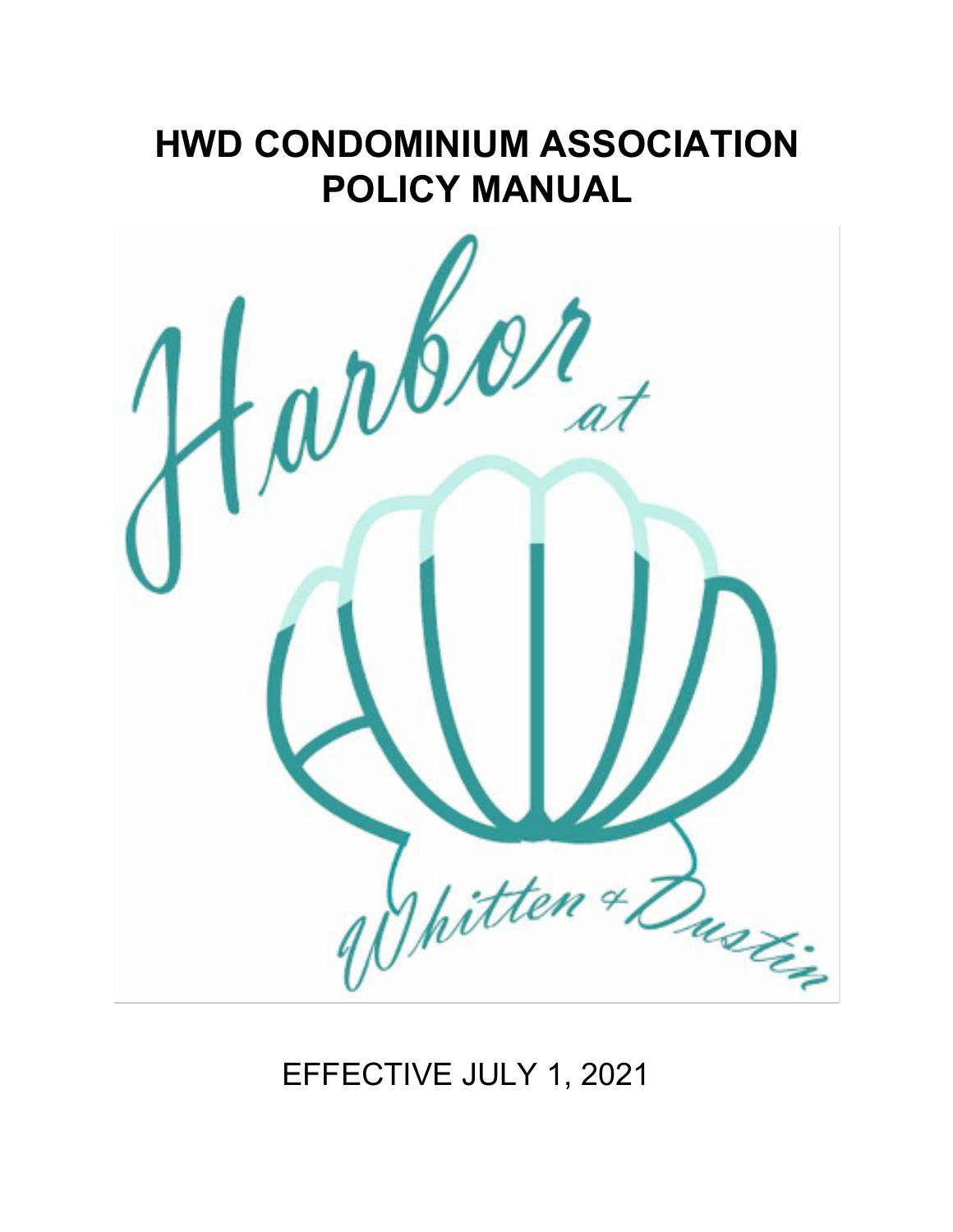### **Table of Contents**

**Rental Policy Page 3**

**Rules and Regulations Page 5**

**Rules of Tenant Behavior - Tenant Version Page 9**

**Complaint Process Page 10**

**Overflow Parking Policy Page 11**

**Windows & Doors Replacement Standard Page 12**

**Policy for the Issuance of Fines Page 13**

**Condominium Fee Collection Policy Page 15**

**Motorcycle Parking Page 16**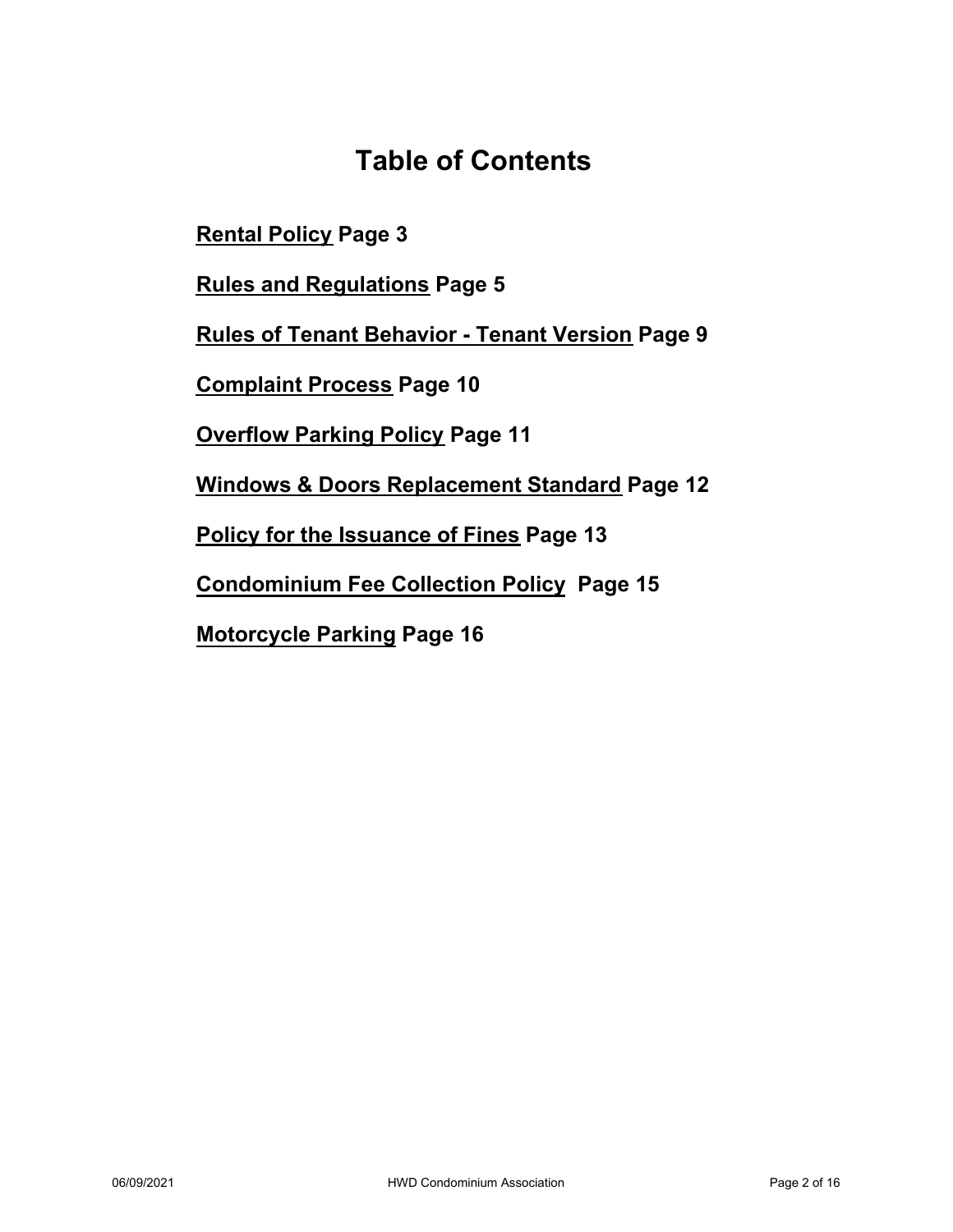# **Rental Policy**

- OWNERS RESPONSIBILITIES:
	- o Along with the right to rent condominium units and to enjoy the subsequent rental revenues, Unit owners have the ABSOLUTE responsibility to assure tenants are fully aware of and compliant with all Association standards of resident behavior, rules and regulations. Noncompliance to this policy is classified as a minor weekly violation and will result in the assessment of fines levied against the Unit Owner's account in accordance with our Harbor @ Whitten & Dustin Condominium Association fining policy.
	- o Because the Unit owner is typically not on-site, a heavy burden and inconvenience is placed on other residents to note and report noncompliant conditions.
	- o Any and all instances of non-compliance are to be reported to an Association board member.
- SHORT TERM RENTAL POLICY: (less than 3 months including all weekly rentals)
	- o A letter of intention to rent must be provided to the Board of Directors describing the type of rental (example one: weekly summer rentals or example two: 3 months off- season rental).
	- o A copy of the occupancy permit on file in the Hampton Building Inspector's office must be provided to the Board of Directors prior to any short-term tenancy. The total number of overnight occupants shall at no time exceed the maximum number authorized by permit.
	- $\circ$  If the owner intends to employ an agency to manage property rental, the name and contact information of the rental agency must be provided to the Board of Directors. It is the owner's responsibility to provide the agency with an up-to-date copy of HWD Tenant Rules.
	- $\circ$  The names, addresses, telephone numbers and vehicle information including make, model and license plate number of all tenants must be provided to the Board of Directors by the owner or rental agency prior to rental residence.
	- $\circ$  Tenants must be advised by the owner or rental agency that they are allowed only two
	- $\circ$  (2) designated parking spaces per unit, vehicles must be parked front in, and end to end. Absolutely no boats, jet skis, trailers, mobile homes, campers, tow trucks, or large capacity trucks are allowed to be parked in spaces. Motorcycles are considered a vehicle and must be parked within the designated parking spaces.
	- o Tenants are not authorized to use overflow parking.
	- o Tenant rules and regulations must be prominently displayed inside all rental units.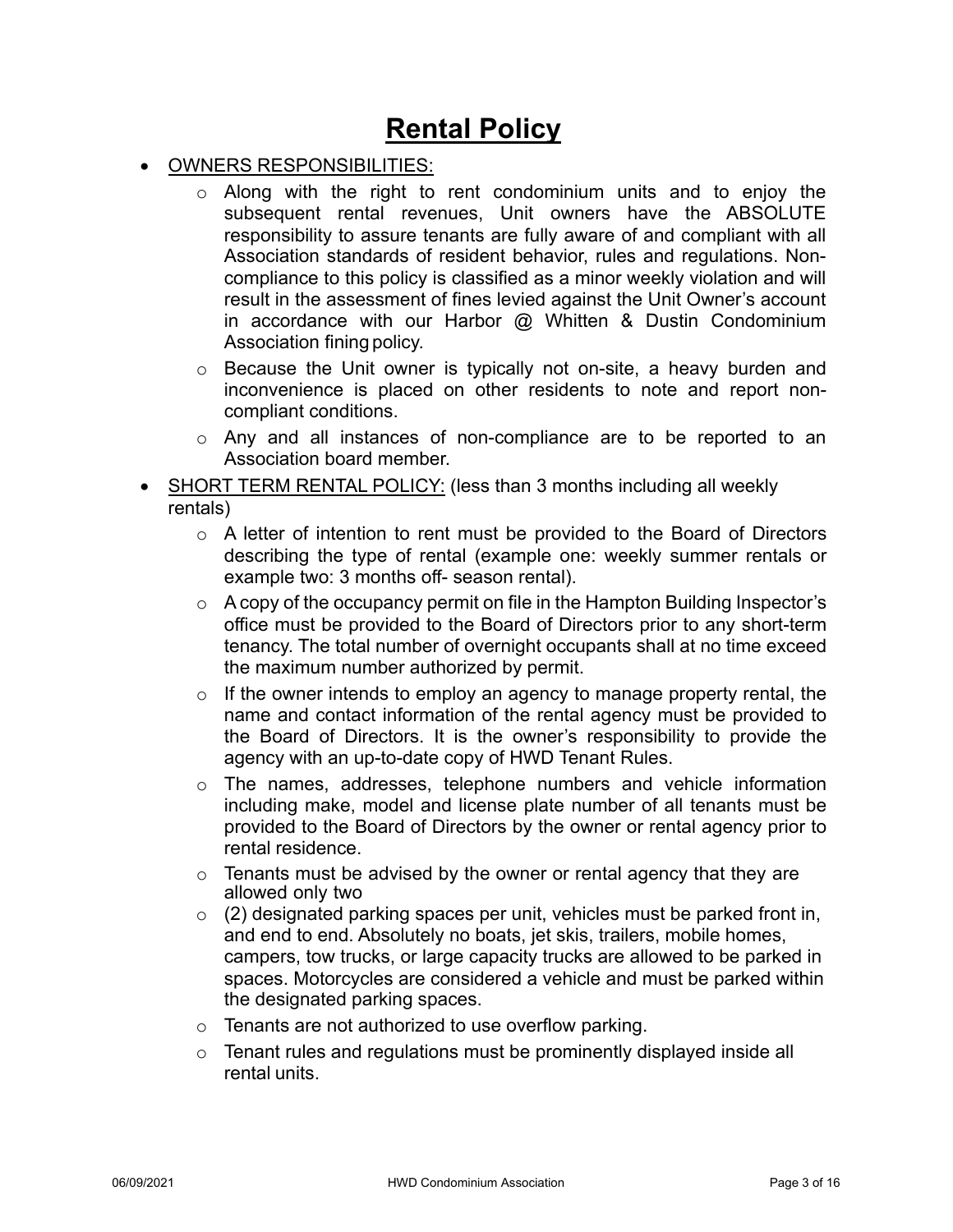- LONG-TERM RENTAL POLICY: (includes all rentals more than 3 months)
	- o Rentals longer than 3 months require a lease agreement and copy of rules and regulations signed by the tenants.

#### • LONG-TERM TENANT BENEFIT

 $\circ$  Long-term tenants in residence with an approved lease for more than one calendar year and with a demonstrated history of compliance to all Association standards of behavior, rules and regulations, with the written approval of the Board of Directors, may be offered certain rights and privileges normally restricted to owners.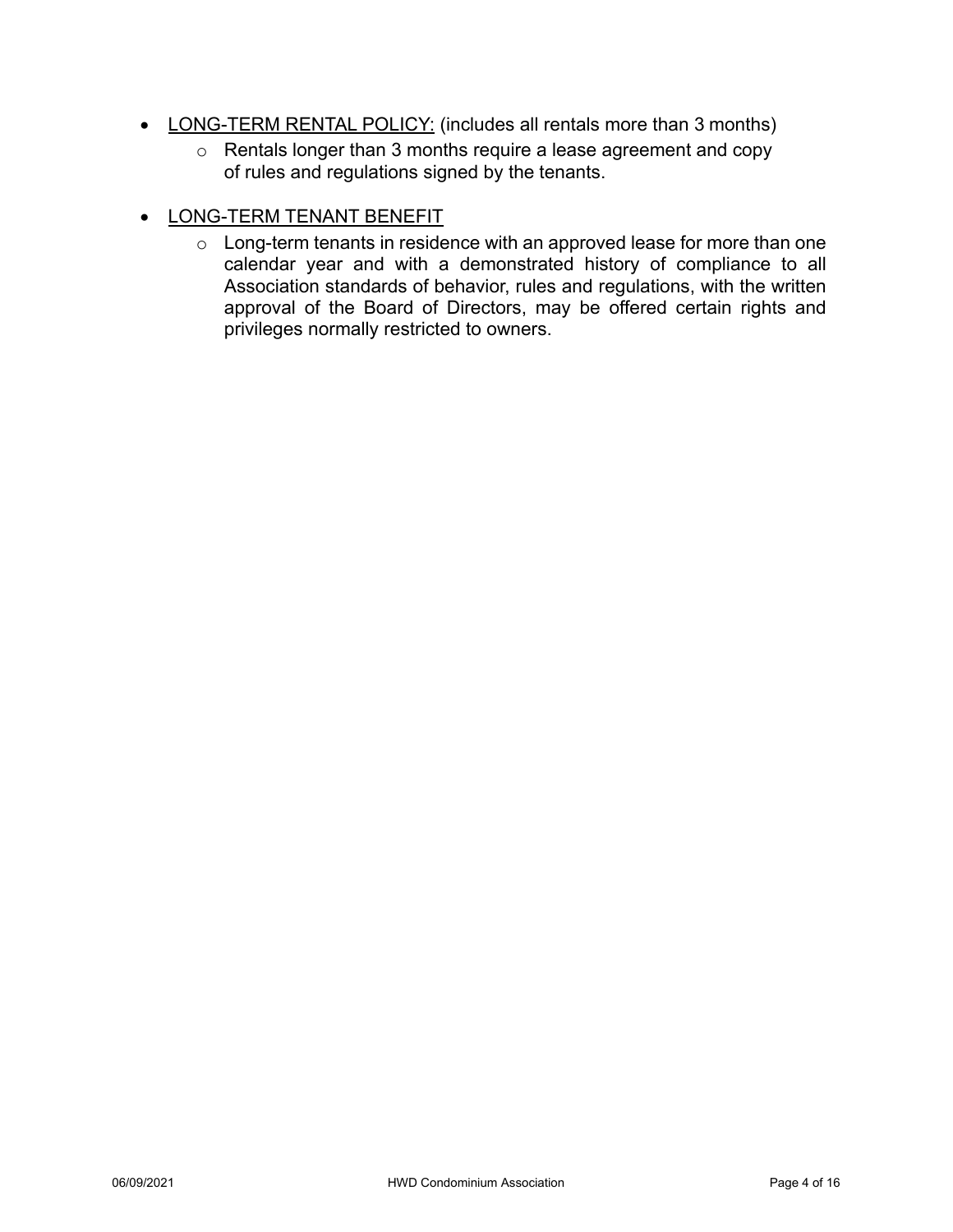# **RULES AND REGULATIONS**

- OCCUPANCY
	- o Units shall be used only for residential purposes. No building shall be used for any commercial, professional or other purpose which does not comply with the provisions of the Declaration of Condominium.
	- o Each unit is intended for residential use only by the owner, the owner's family or guests. The total number of overnight occupants per unit shall at no time exceed six (6).
	- $\circ$  Units may be rented only in their entirety and occupied only by the lessee, his family and guests. No rooms may be rented separately. If you are leasing your unit, you as the owner, are responsible for your tenant's compliance to all HWD Association rental policies.
	- $\circ$  Owners leasing their units, agree that they are liable for the actions of their tenants and are responsible for unpaid assessments and fines incurred by their tenants. After notification by the Board of Directors that a tenant has repeatedly violated the rules, regulations or by-laws of the Association Unit Owners will initiate eviction proceedings against said tenants.
- USE OF UNITS
	- $\circ$  No Owner shall permit anything to be done or kept in his Unit or in the Common Area which will result in the cancellation of insurance of any Unit or any part of the Common Areas or which would be in violation of any law. There shall be no obstruction of, or waste permitted in the Common Areas.
	- $\circ$  No owner shall paint or otherwise decorate or change the outside appearance or the type of exterior siding of any portion of the exterior of any of the building(s) without the prior written consent of the Board of Directors.
	- $\circ$  All seasonal decorations should be in good taste and are subject to the approval of the Board of Directors. All seasonal decorations must be removed in a timely fashion, (i.e., no Christmas decorations should be up in February).
	- o No lights of any kind shall be attached to the exterior of the buildings or hung on railings at any time throughout the year and nothing shall be affixed to the vinyl siding.
	- $\circ$  No Unit Owner shall make any alterations to their unit, nor construct any new structure or appurtenance, or make any improvements to the building without the written approval of the Board of Directors. Provided however, that any Unit Owner shall have the right to make interior decorating improvements or any interior changes which do not affect any facilities which are shared with the other Units within the building.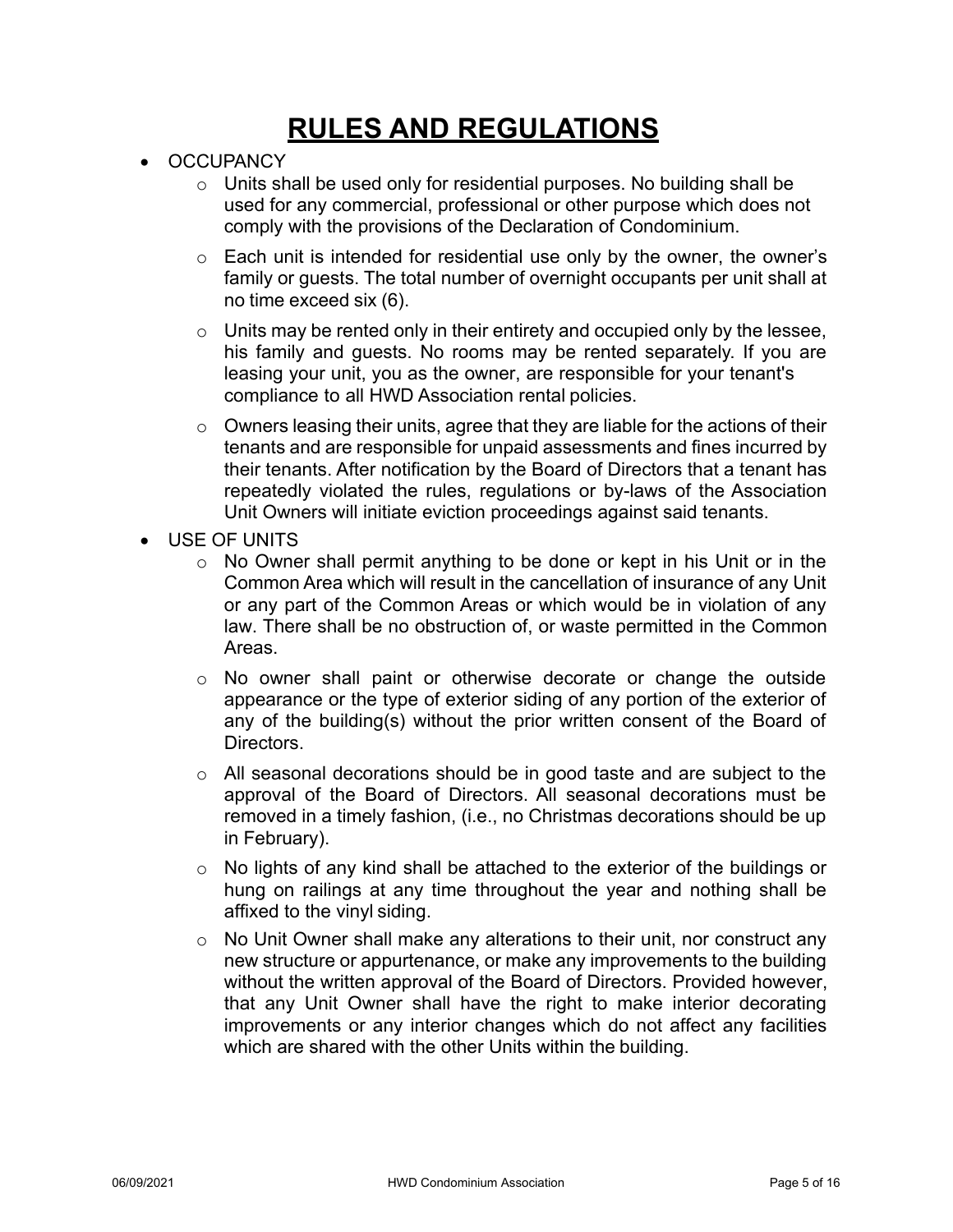- $\circ$  No construction shall be altered, removed, or replaced from the Common Area or Limited Common Area except upon the written consent of the Board of Directors. This shall include, but not limited to; windows, doors, storm doors, landscaping and fencing. Replacement doors and windows must comply with standards provided by the Board of Directors.
- $\circ$  No advertisements or posters of any kind shall be displayed to the public view on or from any Unit without the prior consent of the Board of Directors.
- $\circ$  No clothing, towels or other such laundry shall be hung or spread upon or from any window or railing or in or upon any common or limited common area except in areas specified and approved by the Board of Directors for such purpose.
- NUISANCE BEHAVIOR
	- o No noxious or offensive activities shall be carried on in any Unit, in the Common Area or Limited Common Area, nor shall anything be done therein which may become an annoyance or nuisance to the other Unit Owners.
	- $\circ$  Absolutely no running up and down halls in the Units, jumping off furniture, no banging on walls-floors-ceilings, no foul language or cursing outside of Units, no excessive yelling/fighting, no loud music, no offensive music, no disturbances of any kind before 9:00 AM and after 9:00 PM according to Hampton town ordinance.
	- $\circ$  The use of surround sound systems and or heavy bass speakers at any time in any Unit, in the Common Area or Limited Common Area is strictly prohibited.
	- o All refuse and trash shall be placed in locations specifically designated by the Board and no garbage or trash shall be permitted to remain in public view on decks, in Common Areas or in Limited Common Areas.
	- o No spitting of any kind including tobacco, candy, gum over the railings. No throwing cigarette butts over railings into driveways, common areas, or patios. No dumping of water from coolers, etc., from the second and third floor units.
- PETS
	- o No animals, livestock or poultry of any kind shall be raised, bred or kept in any Unit or in the Common Area or Limited Common Area
	- $\circ$  The following breeds of dogs are not permitted on the property per the Association's insurance restrictions: German Shepherd's, Doberman Pinchers, Rottweilers, and Pit Bulls.
	- o No household pets shall be kept in any Unit or in the Common Area or Limited Common Area without the express written permission of the Board of Directors.
	- $\circ$  Tenants without a lease shall not be allowed to have pets on the property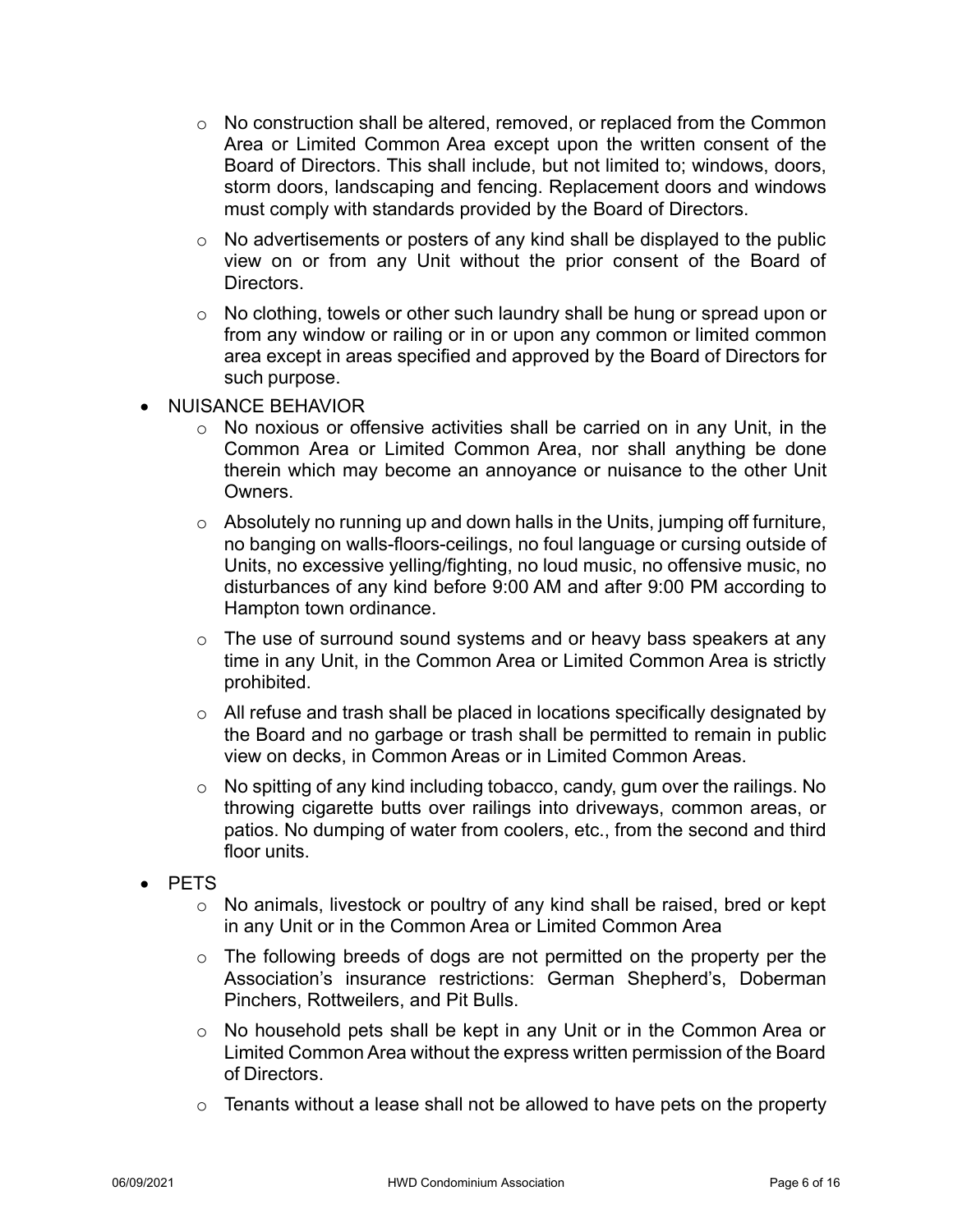at any time. Tenants with a lease are allowed to have pets on the property with the approval of the owner and written permission of the Board of Directors. Any violation of the pet rules will result in revocation of permission at the discretion of the Board of Directors.

- $\circ$  No pets (including dogs and or cats) shall be permitted outside of Units unless they are accompanied by an adult person and carried or leashed.
- $\circ$  Each Owner shall remove excrement created by his pet and properly dispose of same. The doggy excrement bag shall not be left on Association property pending proper disposal.
- **FIRE SAFETY** 
	- $\circ$  Unit owners must follow all applicable NEPA, Town of Hampton and NH State fire codes.
	- $\circ$  The use of gas, or charcoal grills on balconies (decks), under any overhanging portion of the building or within 10 feet of any structure is strictly prohibited. This rule impacts all buildings on both Dustin and Whitten. The use of gas or charcoal grills in Whitten side yards is also prohibited as there is not enough clearance to allow placement of grills outside of the 10-foot limit.
	- $\circ$  The use of electric grills is permitted by the Town of Hampton as long as they are UL listed and plugged into a dedicated electric line installed by a licensed electrician.
	- o The use of outside fire pits is strictly prohibited.
	- $\circ$  The use of Fireworks is prohibited by law; fireworks are not permitted on the premises at any time.
	- $\circ$  Unit owners must install and maintain within their unit either an AC or battery powered carbon monoxide detector/alarm.
- USE OF PARKINGAND OTHER COMMON AREAS
	- o Only two (2) parking spaces are available per unit. Vehicles must be parked end-to-end. (For motorcycles, see page 16.)
	- o Absolutely no boats, jet skis, trailers, mobile homes, campers, tow trucks, or large capacity trucks are allowed to be parked in spaces.
	- $\circ$  All vehicles must be in operable condition, registered and inspected.
	- $\circ$  Unit Owners in good standing may use the overflow parking area provided the Owner has a current parking tag authorized by the Board of Directors.
	- $\circ$  There shall be no parking at any time that blocks the dumpster area. Vehicles that do block this area may be towed without notice.
	- $\circ$  Leaving a vehicle parked on the property unattended through the offseason is prohibited and subject to towing.
	- o Owners are permitted to store bicycles in the designated bike rack storage area from May 15 through October 31.
- **SNOW REMOVAL** 
	- $\circ$  In the event of a snow storm, the plowing contractor will continue to keep open the parking areas throughout the storm. The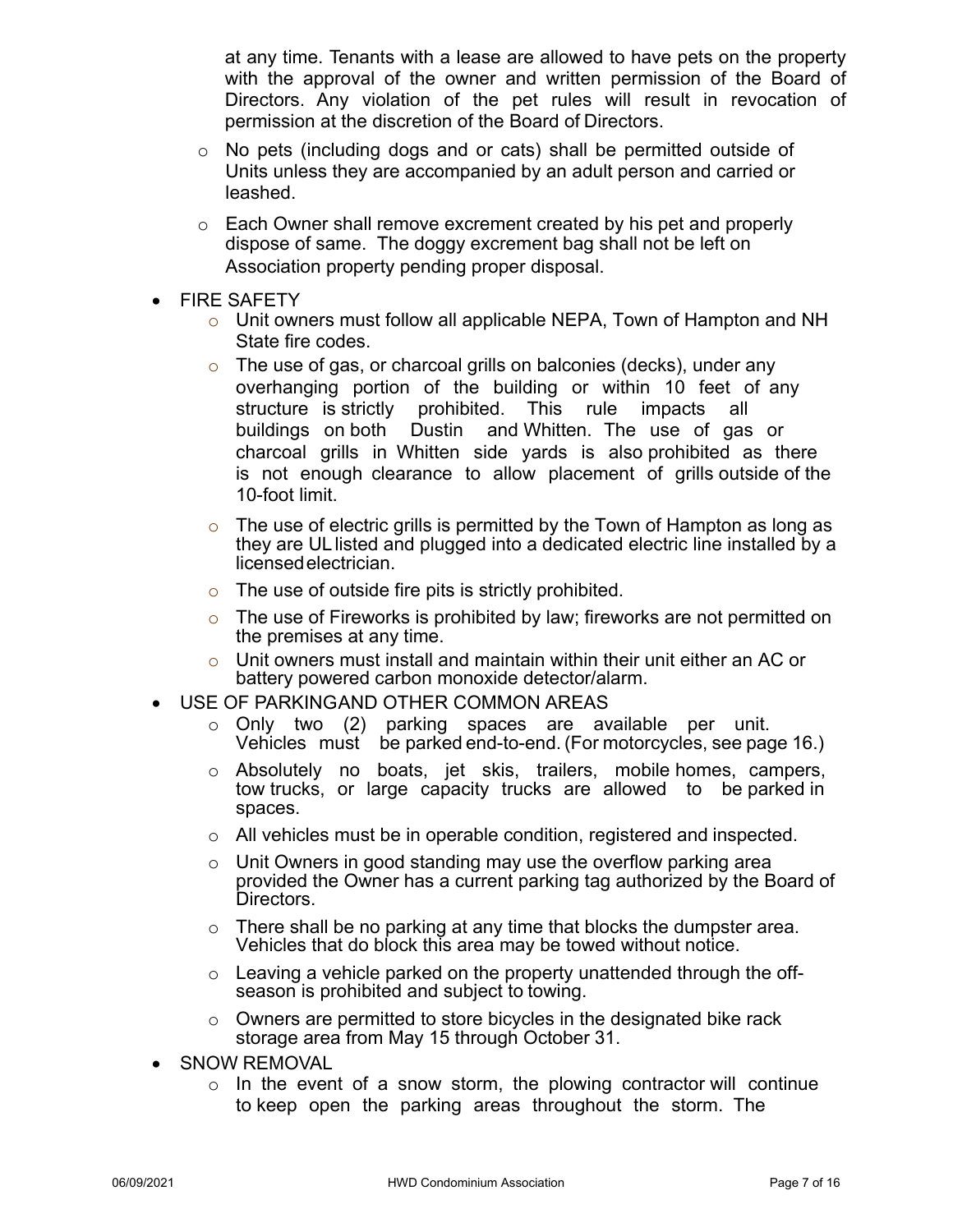contractor will return to the property at the end of the storm to fully open the parking spaces. Please move your car from the parking areas when the snow removal contractor sounds his horn or otherwise signals you to do so. Your car must be returned to your parking space immediately after the parking area is cleared so that you do not impact anyone else or block snow removal efforts on the street. Please keep your eye on the progress of the plowing until the storm ends.

- o Residents are responsible for clearing snow from their decks. Ice melt will be provided at the bottom of each stairway for the residents use.
- TRASH MANAGEMENT
	- $\circ$  Only small, residential trash is to be disposed of inside the dumpster container. No trash shall be left outside the dumpster. Cardboard boxes must be broken down before depositing in the dumpster. After depositing trash in the dumpster, plastic doors must be closed to prevent access by seagulls, raccoons, squirrels, skunks and other animals.
	- o Depositing of anything but small household trash is strictly prohibited. Items such as small or large appliances, televisions, bikes, rugs, gas grills, beach chairs, toxic materials, etc. must not be abandoned in or around the dumpster area. The dumpsters are emptied on Tuesdays. To prevent messy overflow, please plan your trash deposits accordingly.
	- $\circ$  Residents of Harbor @ Whitten & Dustin are encouraged to participate in the Hampton Recycling Program. Please place your recycling bin out on the street Monday and do not forget to pick it up after it is emptied.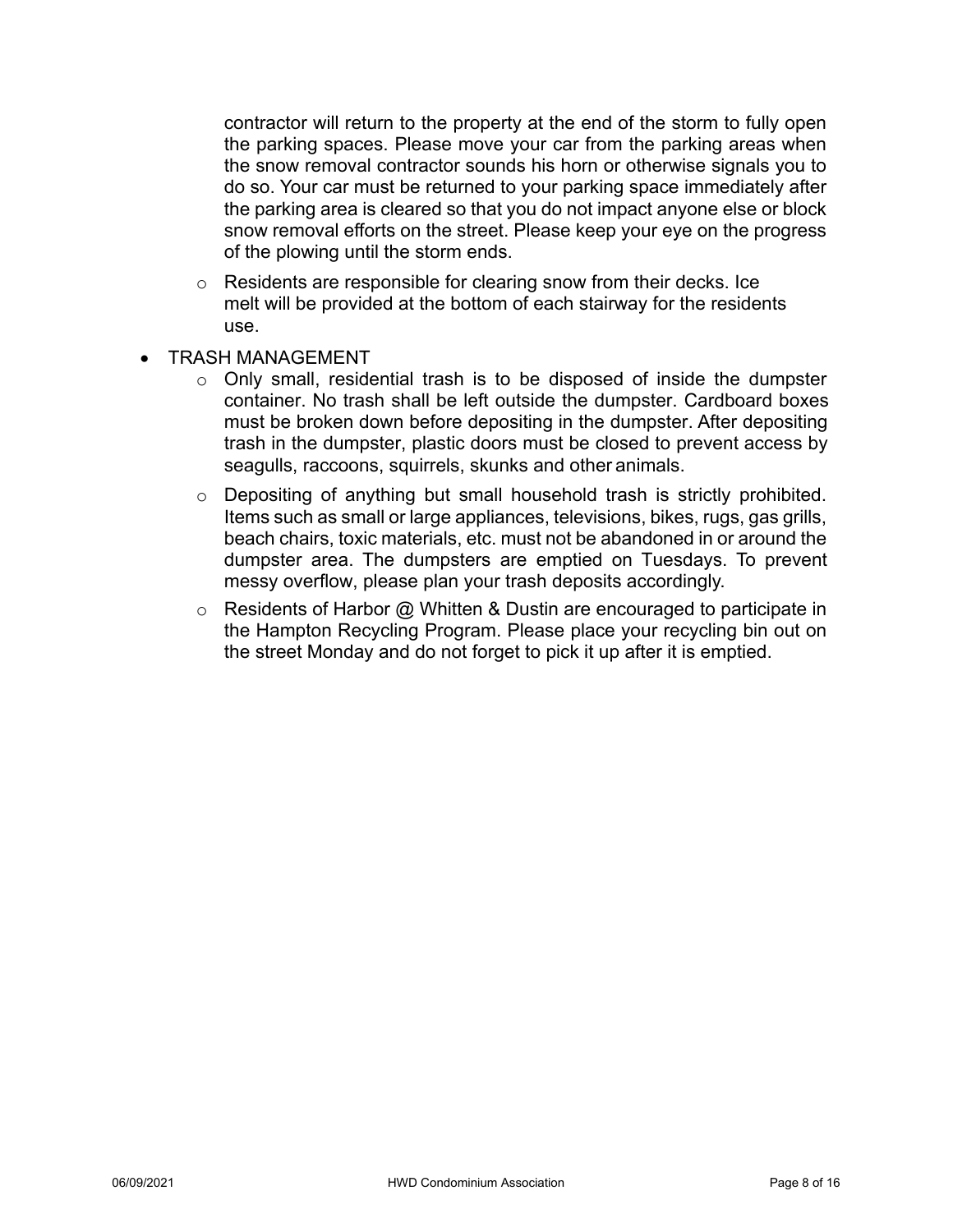#### **Standards of Resident Behavior TENANT VERSION**

- Occupancy limit is six (6) persons per unit.
- Tenants are not allowed to have pets at the property.
- Nothing is to be stored around stairways, other than bike racks and bikes. No blankets, towels, rugs, clothing should be draped or hung-over railings.
- No garbage or trash shall be left in public view (i.e., decks, patios). Trash is not picked up curbside. All trash must be disposed of by Tenants into dumpsters located on Dustin Ave. Only small, residential trash is allowed in dumpster. No trash shall be left outside the dumpster. Cardboard boxes must be broken down before disposal. After depositing trash in the dumpster, plastic doors must be closed to prevent access by scavenging animals.
- Tenants may participate in the Hampton Recycling Program. Please place your authorized recycling bin out on the street Monday and do not forget to pick it up after it is emptied.
- No spitting or throwing of cigarette butts, candy or gum over railings.
- No dumping of water from second or third floor decks
- The use of fireworks is prohibited by law. Fireworks are not permitted on the premises per order of the Hampton Fire Department.
- Absolutely no noxious or offensive behavior. No running or jumping inside units. No banging on walls, floors and/or ceilings. No foul language or cursing. No excessive yelling/fighting, no loud and offensive music, no disturbances of any kind between the hours of 9:00PM and 9:00AM. Note: any and all police calls will be reported to Owners, multiple police interventions are grounds for immediate eviction.
- The use of surround sound systems and or heavy bass speakers at any time in any Unit, in the Common Area or Limited Common Area is strictly prohibited.
- Per order of the Hampton Fire Department, absolutely no charcoal grills on or near any decks and the use of gas grills are not permitted within 10 feet of any unit.
- The use of outside fire pits and storage of propane tanks is strictly prohibited.
- Only two (2) designated parking spaces per unit, vehicles must be parked front in, and end to end. Absolutely no boats, jet skis, trailers, mobile homes, campers, tow trucks, or large capacity trucks are allowed to be parked in spaces. Motorcycles are considered a vehicle and must be parked as such. There shall be no parking at any time that blocks the dumpster area. Vehicles that do block this area may be towed without notice. The use of overflow parking is reserved for owners and authorized long-term residents only.
- Snow Removal: Move your vehicles when the plow contractor arrives on the property to plow the parking areas. Violators are subject to towing at the Owner's expense.

#### POST THESE RULES INSIDE CONDOMIUM UNIT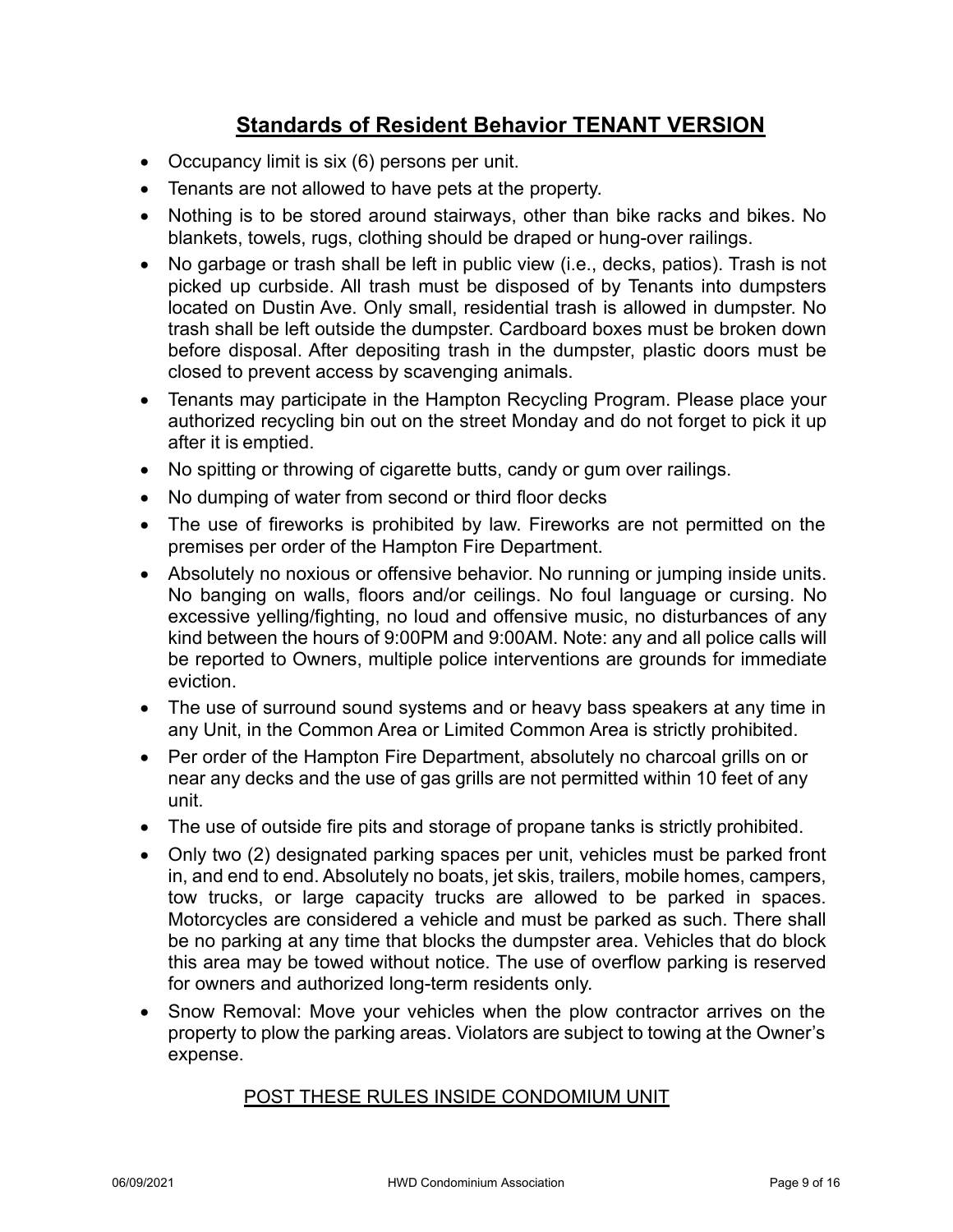# **Complaint Process**

- All complaints must be submitted in writing to the HWD Condominium Association post office box or directly to a member of the Board of Directors. Complaints can also be submitted electronically via email to a member of the Board of Directors or to the Association website at www.hwd48.com
- Anonymous complaints will not be considered.
- Complaints received by a Board member will be shared with all members of the Board of Director's for discussion and consideration of action.
- In the event that a complaint is subject to the fining process, the Board of Directors will vote on whether or not a fine shall be levied and shall determine the amount of the fine according to the HWD Fining Policy.
- In order to respond to complaints in a timely manner, a "virtual" voting process through email communication shall be conducted. In a virtual vote, the original complaint will be sent to all members of the Board of Directors by email. All Board members shall submit a vote in writing with all other Board members in carbon copy (cc).
- Any action in response to a complaint, regardless whether the complaint is subject to a fine or not, requires a majority vote of the Board of Directors.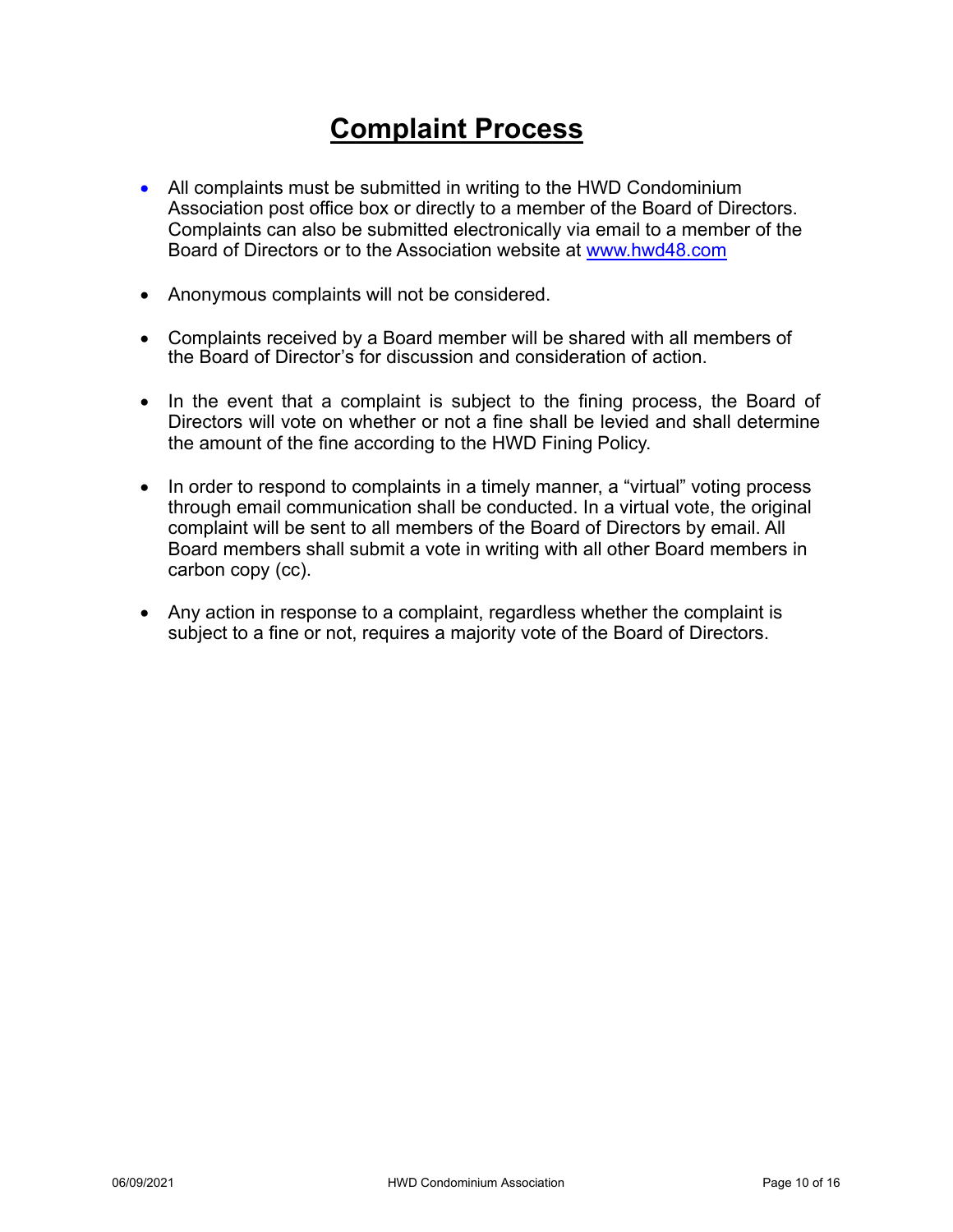# **Overflow Parking Policy**

- Designated parking spaces are provided for all residents, including owners and tenants, on Whitten and Dustin properties. Access is limited to two (2) vehicles per unit. In addition, there is enough space on the property to accommodate approximately 9 additional vehicles in the designated overflow parking area. Overflow parking is intended for short term, overnight use only.
- One (1) overflow parking tag will be made available annually to each unit owner and issued upon request.
- The issuance of the parking tag is contingent on the owner's good standing with the Association for three (3) months prior to the issuance date. In the event that the owner is not in good standing, the tag will be held by the Board of Directors until three (3) months good standing is demonstrated. Good standing is defined as up-to-date payment of all fees, fines and assessments against the unit. In addition, good standing requires there are no major rule violations within the previous year.
- Parking tags will be valid upon issuance and will remain valid through June 30th of the following fiscal year.
- New parking tags will be color-coded and will contain the unit number prominently on the face of the tag for identification purposes.
- Owners can transfer and convey overflow parking privileges to tenants with a signed leased on file with the Board of Directors and in place for more than one year. In addition, written Board approval that the tenant has demonstrated good conduct and a high regard for the Association's rules and regulations is required.
- Overflow parking is subject to current Association rules and fining policies including towing, without notice, at the Owner's expense.
- There shall be no parking at any time that blocks the dumpster area. Vehicles that do block this area will be towed without notice.
- There shall be no parking in the overflow parking area from 7 am to 12 pm on the day designated for the dumpsters to be emptied. Any vehicle parked there will be towed without notice at the vehicle owner's expense.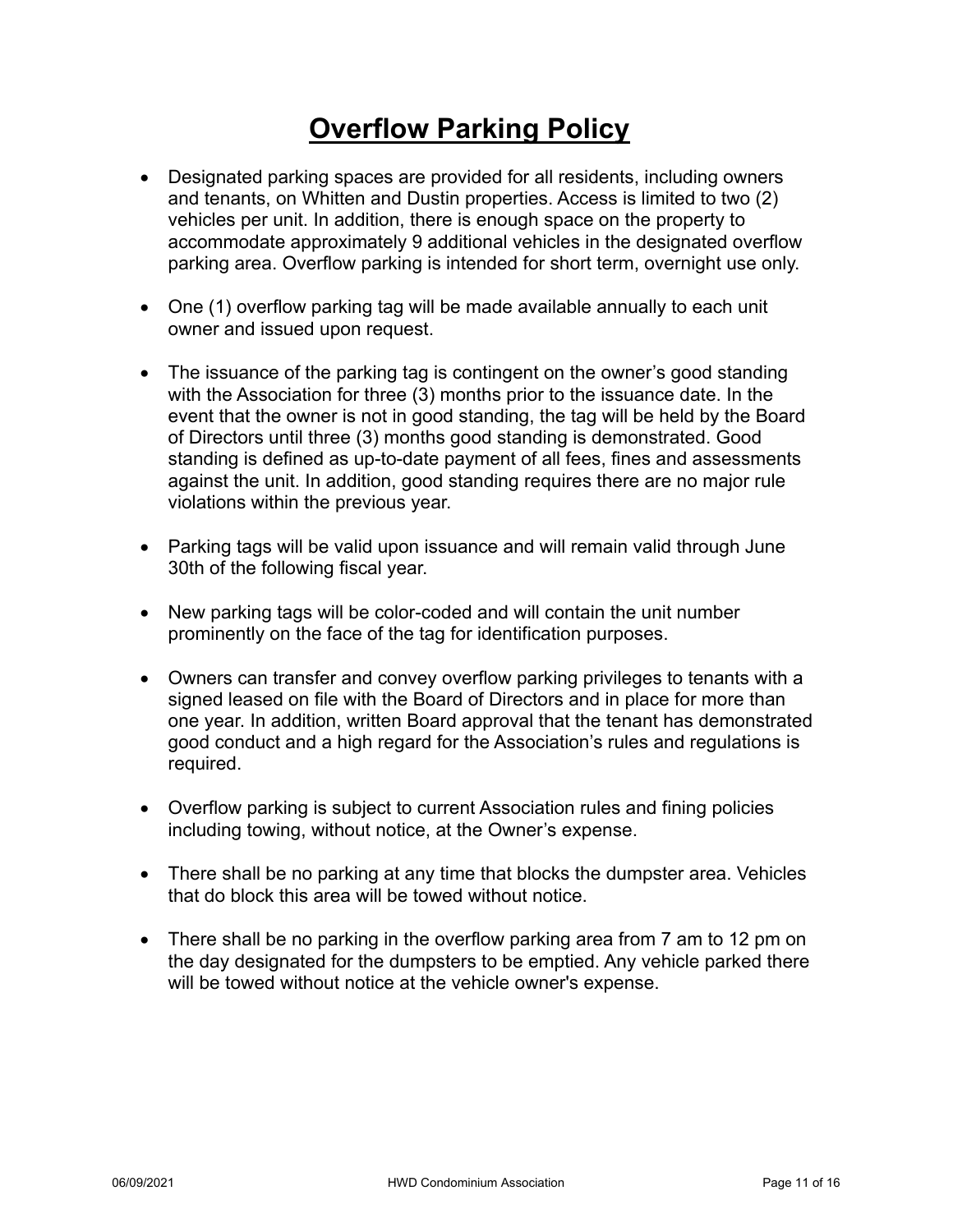### **Windows & Doors Replacement Standards**

- Unless otherwise required by the Town of Hampton or to comply with NH Building, Fire or Safety codes, all replacements for existing windows, doors and storm doors shall be "in-kind". This requires the appearance to be the same as the existing item regardless of the manufacturer.
- If the unit is being rented, short or long term, the Town of Hampton must issue an "occupancy permit". The original windows are not considered appropriate for egress andTown of Hampton will require some modification to permit them to be used as a means of egress. If the unit is rented, short or long term, and window replacement is being undertaken by the owner, the replacement windows must be of the same type but the Town of Hampton may require a different size.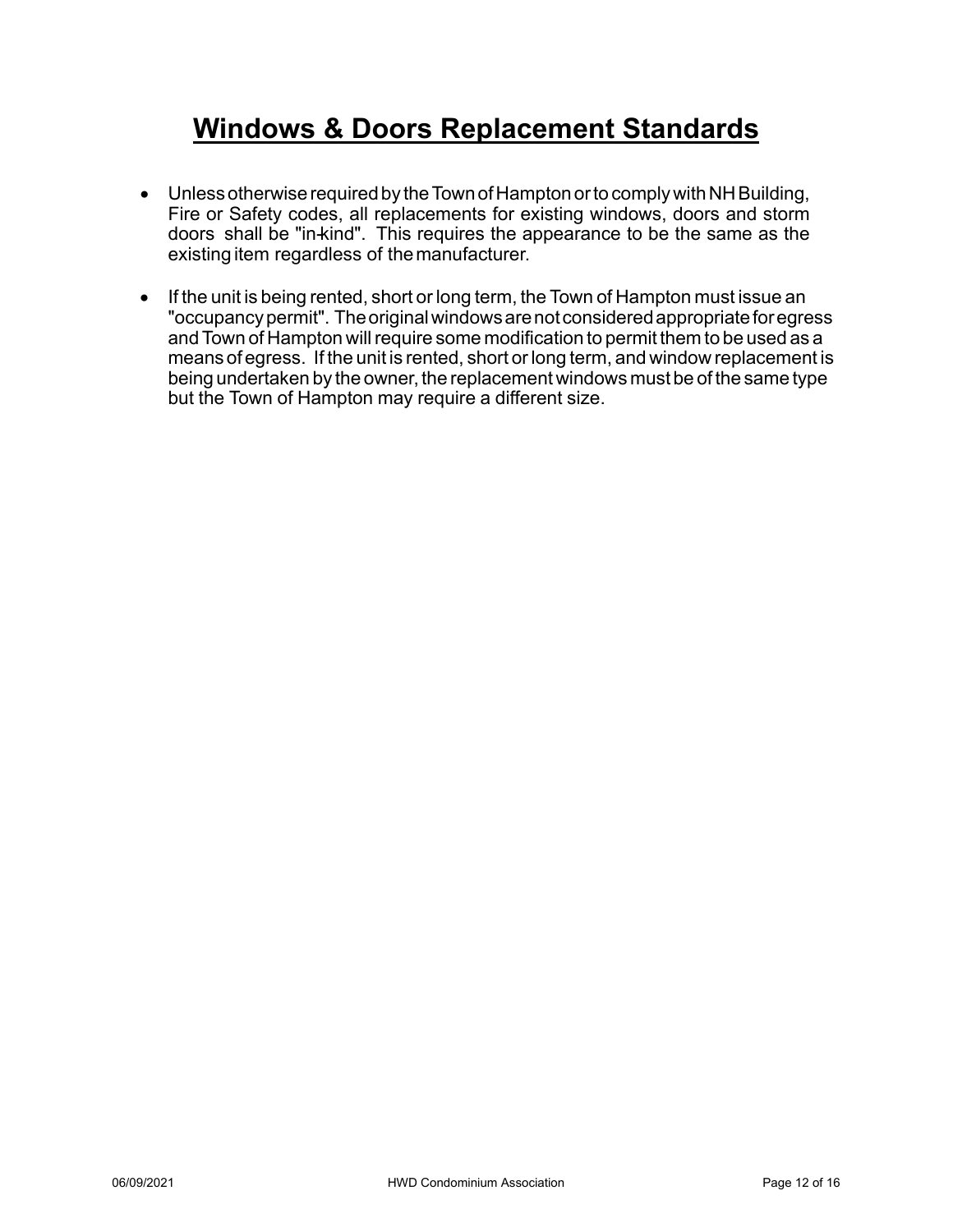# **Policy for the Issuance of Fines**

- We live in a community where everyone's cooperation with, and adherence to, the Rules and Regulations of the Condominium is essential for the smooth operation of our property. Compliance with these rules and regulations is intended to help maintain the property values of each Owner. In addition, they provide for a comfortable, peaceful, and attractive living environment. The Board of Directors at Harbor @ Whitten & Dustin Condominium Association wish to point out that most of the rules have been taken from the Condominium Documents and we ask that you give them the attention and importance they deserve.
- Unfortunately, there are occasions when either unit owners or tenants may violate rules established by the association and fines must be levied in order to encourage compliance. In order to minimize subjectivity and to assure clarity and fairness, the Board of Directors has established this "policy for the issuance of fines".
- Fines for repeated violations escalate and assessments accumulate. Once the accumulated assessment amount reaches a level that exceeds two months condominium fees, a lien will be placed on the unit owner's property.
- In addition, it is not the responsibility of the Board of Directors to police compliance after notification of violation. This policy gives the unit owner the sole responsibility to notify the Board of Directors that non-compliant situations have been resolved. Should such notification be given and it comes to the attention of the Board of Directors that either a) the violation was not in fact corrected or b) after correction the violation re-occurs, the fining process will continue to escalate from the fine level reached in the original fining process.

#### **FINING LEVEL AND FREQUENCY**

• Violations are categorized as either non-safety or safety related violations. Fines for non-safety related violations can be levied either daily or weekly at the discretion of the Board. Fines for such violations will be levied each day or week and will escalate per the fining schedule until the owner notifies the Board of Directors that the violation has been corrected. Fines for safety related violations will be levied and will escalate per occurrence per the fining schedule.

#### **STATEMENT OF RULE COMPLIANCE**

• It is the responsibility of the unit owner to provide a written statement of compliance (SOC) once a specific violation has been corrected. The SOC should be sent by registered mail to the Board or delivered directly to any member of the Board of Directors. Upon date of receipt, the fining process will cease. Should such notification be given and it comes to the attention of the Board of Directors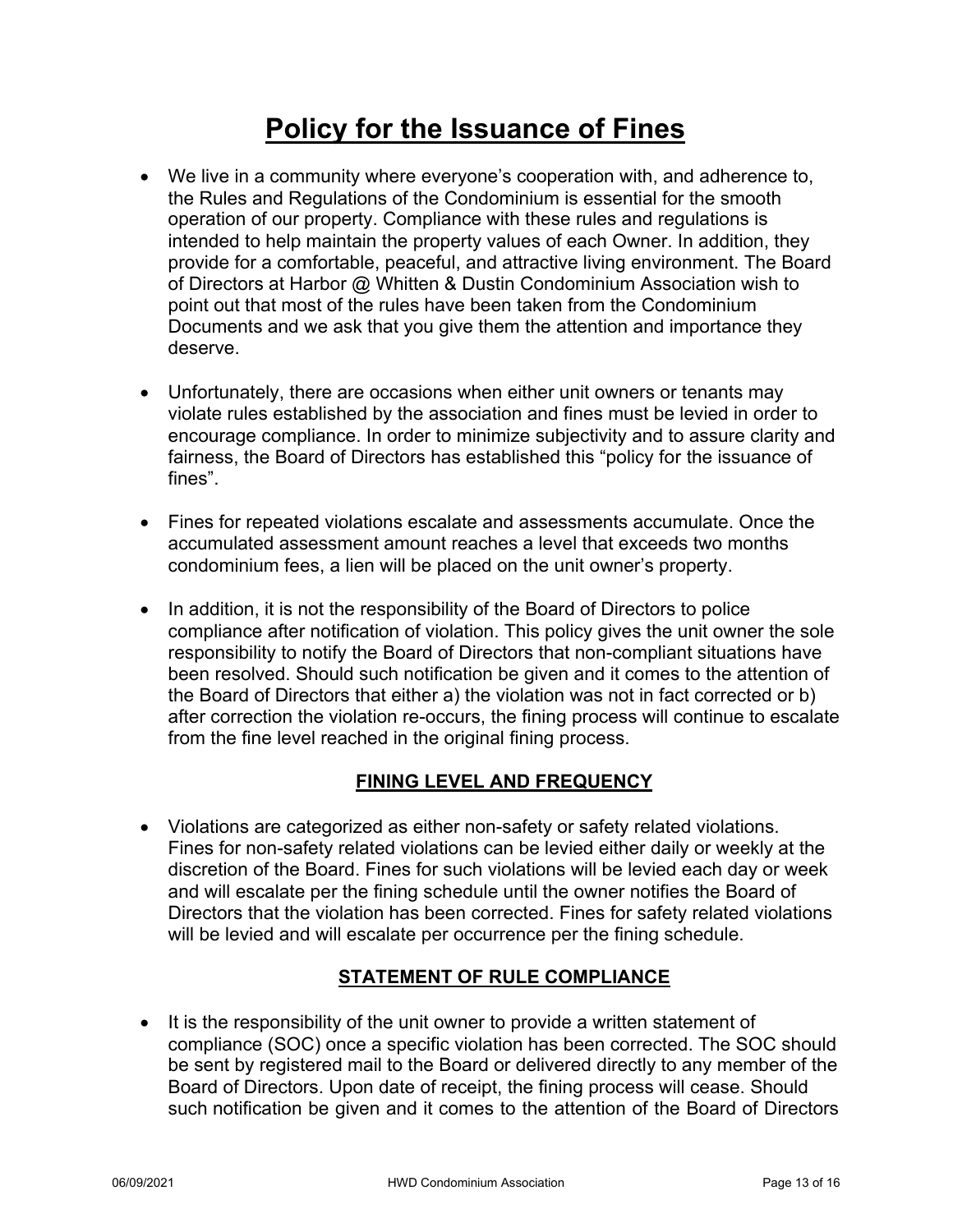that either the violation was not in fact corrected or after correction the violation re-occurs, the fining process will continue to escalate from the fine level reached in the original fining process.

#### **PENALTIES FOR NON PAYMENT**

- All fines are subject to late fees if not paid within 21 days.
- Accumulated fines and late fees equaling 2 months condominium fees will cause a lien to be placed on the property. Lien filing and removal fees will be assessed to the unit owner.
- All related legal fees or collection fees incurred for recovery of monies owed the Association will be assessed against the unit owner.

| <b>NON-SAFETY RELATED VIOLATIONS</b>                                                   |          |                                                                |  |
|----------------------------------------------------------------------------------------|----------|----------------------------------------------------------------|--|
|                                                                                        |          | VIOLATION OCCURRENCE FINE PER OCCURRENCE CUMULATIVE ASSESSMENT |  |
| <b>FIRST</b>                                                                           | \$25.00  | \$25.00                                                        |  |
| <b>SECOND</b>                                                                          | \$50.00  | \$75.00                                                        |  |
| <b>THIRD</b>                                                                           | \$75.00  | \$150.00                                                       |  |
| <b>FOURTH</b>                                                                          | \$100.00 | \$250.00                                                       |  |
| <b>FIFTH</b>                                                                           | \$200.00 | \$450.00                                                       |  |
| $\star$                                                                                | \$200.00 | \$650.00                                                       |  |
| * Fines shall continue to be levied and accumulate at \$200.00 per occurrence until a  |          |                                                                |  |
| statement is received by ther Board from the unit owner stating the violation has been |          |                                                                |  |
| remedied.                                                                              |          |                                                                |  |

#### **FINE SCHEDULE**

| <b>SAFETY RELATED VIOLATIONS</b>                                                       |            |                                                                |  |
|----------------------------------------------------------------------------------------|------------|----------------------------------------------------------------|--|
|                                                                                        |            | VIOLATION OCCURRENCE FINE PER OCCURRENCE CUMULATIVE ASSESSMENT |  |
| <b>FIRST</b>                                                                           | \$250.00   | \$250.00                                                       |  |
| <b>SECOND</b>                                                                          | \$500.00   | \$750.00                                                       |  |
| <b>THIRD</b>                                                                           | \$1,000.00 | \$1,750.00                                                     |  |
| <b>FOURTH</b>                                                                          | \$1,000.00 | \$2,750.00                                                     |  |
| <b>FIFTH</b>                                                                           | \$1,000.00 | \$3,750.00                                                     |  |
| $\star$                                                                                | \$1,000.00 | \$4.750.00                                                     |  |
| * Fines shall continue to be levied and accumulate at \$1000.00 per occurrence until a |            |                                                                |  |
| statement is received by ther Board from the unit owner stating the violation has been |            |                                                                |  |
| remedied.                                                                              |            |                                                                |  |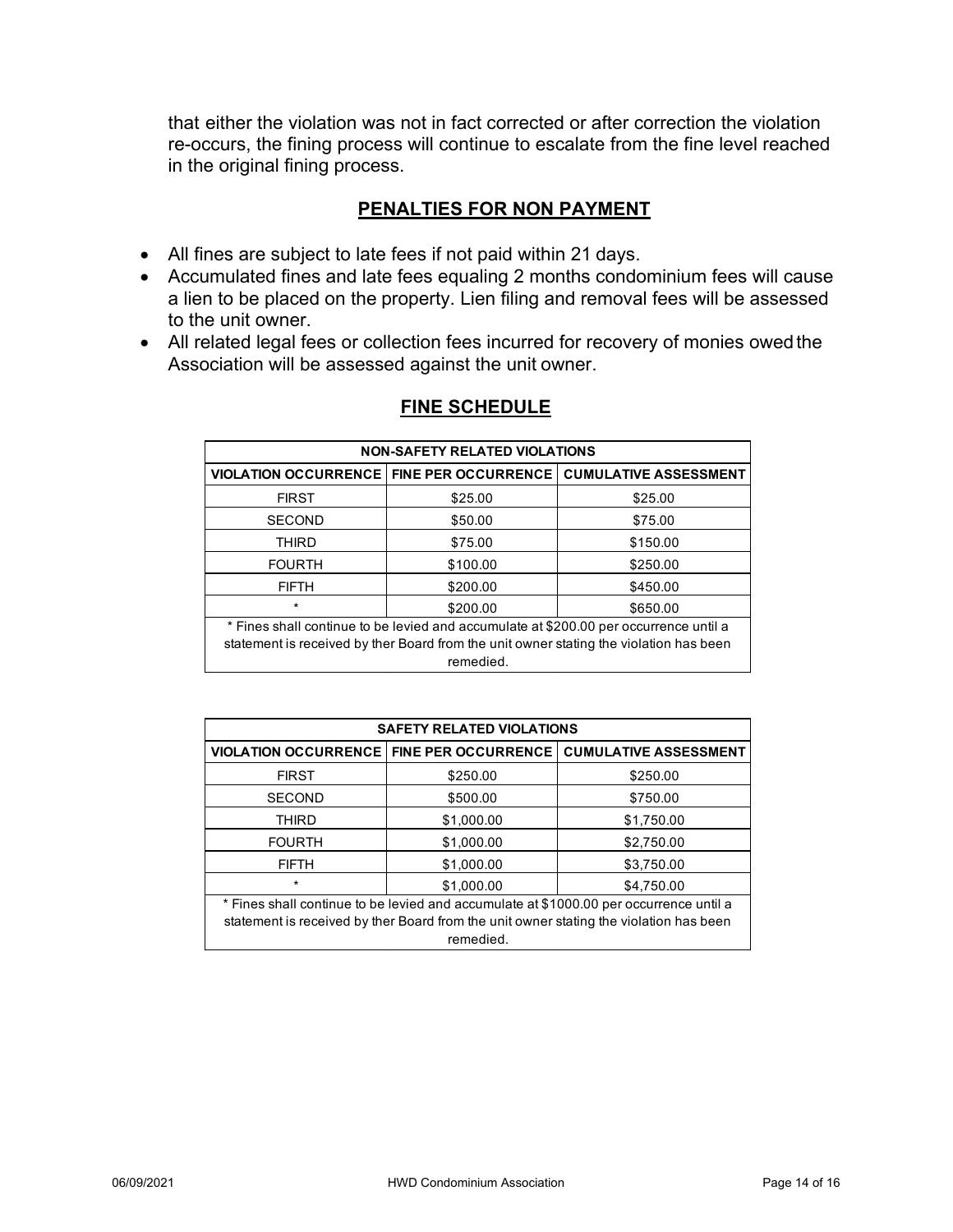### **Condominium Fee Collection Policy**

Monthly condominium fees are due on the  $1<sup>st</sup>$  day of every month. Payments not made on or before the  $15<sup>th</sup>$  day of the month are considered late. In order to encourage prompt payment, effective July 1, 2021 the following procedures will be consistently followed for all unit owners in the event that monthly condominium fees are late.

- If a unit owner is past due on condominium fees more than 15 days from the due date, a \$25.00 fee will be assessed to the unit owner. (example: September payment not received on or before September 15th)
- If a unit owner is past due on condominium fees more than two (2) months plus the 15-day grace period from the due date, an additional \$50.00 fee will be assessed. (example: September & October payment not received on or before October 15<sup>th</sup>)
- If a unit owner is past due on condominium fees more than three (3) months plus 15-day grace period from the due date, an additional \$100.00 fee will be assessed. (example: September, October & November payment not received on or before November 15<sup>th</sup>)
- When payments are three months overdue, a Memorandum of Lien will be recorded against the unit owner and property at the Rockingham County Register of Deeds and a \$125.00 processing fee will be assessed the unit owner. Once a lien is placed on the property, the Association will take any and all necessary and appropriate steps within the guidelines of our condominium documents and the NH Condominium Act to collect delinquent assessments. When the obligation is fulfilled, an additional \$100.00 processing fee will be assessed to remove the lien.
- This policy will be consistently followed for all delinquencies.

NOTE: For the purpose of this policy, condominium fee includes any and all assessments.